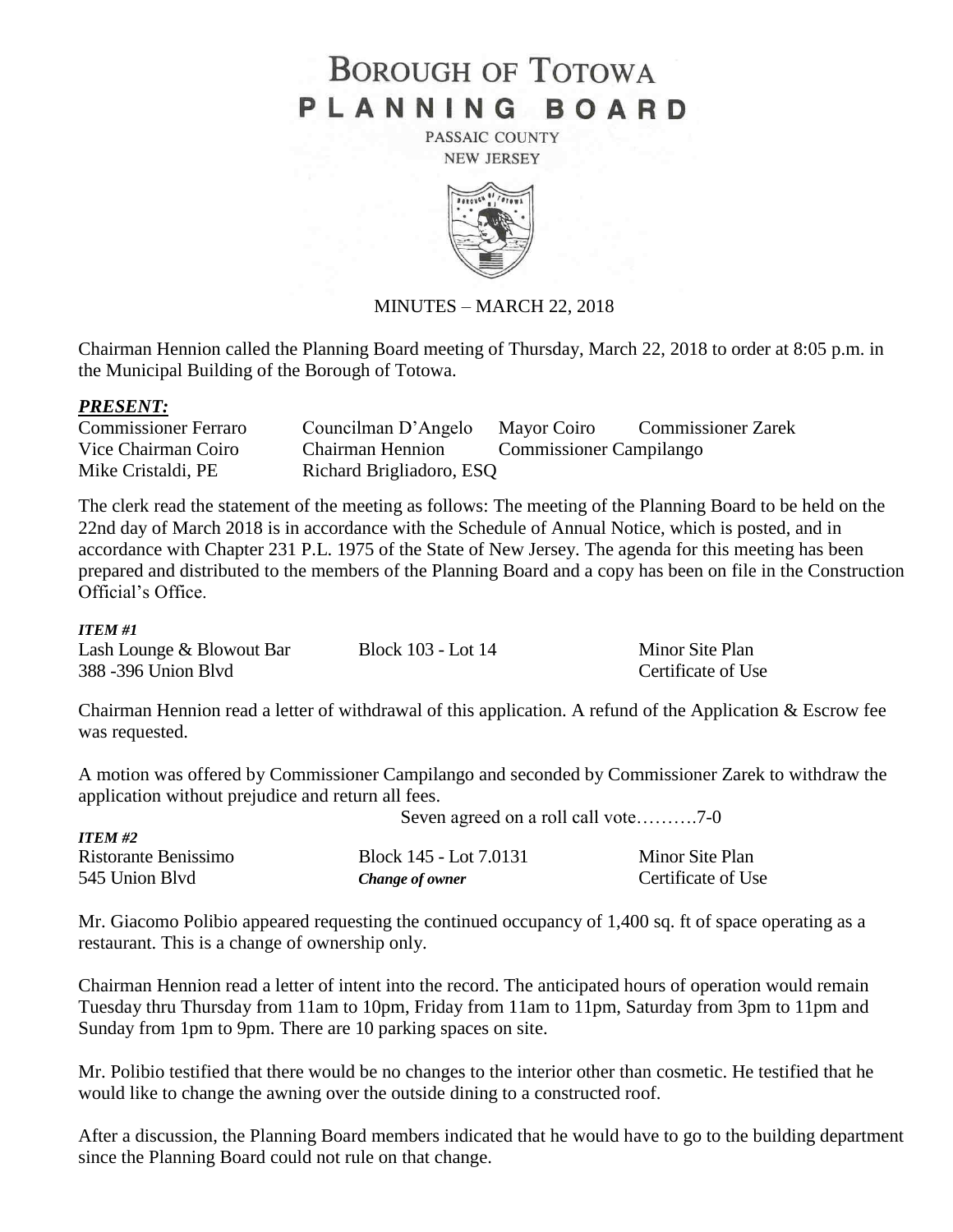A motion was offered by Commissioner Campilango and seconded by Commissioner Zarek to approve the minor site plan as presented. This approval is subject to and contingent upon the following conditions and will be memorialized in a Resolution at a future date:

- 1. The construction of internal partitions, exits, entrances and fire safety devices are subject to and require the approval of the fire sub-code official, the fire inspector and the building inspector.
- 2. The applicant will supply the Chief of Police with an emergency contact list and will also obtain the approval of the Police Chief in regards to all alarms and security devices.
- 3. There will be no outside storage of equipment or materials.
- 4. All previously approved conditions will remain in effect.

Seven agreed on a roll call vote……….7-0

### *ITEM #3*

| Upgrade Printing $&$ Supply, LLC | Block 178.01 - Lot 1 | Minor Site Plan    |
|----------------------------------|----------------------|--------------------|
| 500 S. Riverview Drive.          |                      | Certificate of Use |

*Applicant did not appear.*

A motion was offered by Commissioner Campilango and seconded by Commissioner Ferraro to carry this matter to the next Planning Board Meeting of April 12, 2018 at or about 8:00pm.

Seven agreed on a roll call vote……….7-0

#### *ITEM #4*

Cestus Realty Development, LLC Block 177 - Lot 6 Minor Site Plan 97 Lackawanna Ave **Certificate of Use** Certificate of Use

*Applicant did not appear.*

A motion was offered by Commissioner Campilango and seconded by Commissioner Ferraro to carry this matter to the next Planning Board Meeting of April 12, 2018 at or about 8:00pm. Seven agreed on a roll call vote……….7-0

A motion was offered by Commissioner Campilango and seconded by Commissioner Zarek to approve the Planning Board Minutes of March 8, 2018 as prepared.

> Six agreed on a roll call vote……….6-0 Vice Chairman Coiro abstained

## **RESOLUTIONS:**

A motion was offered by Commissioner Campilango and seconded by Commissioner Zarek to approve the resolution **MASTER PLAN REEXAMINATION & MASTER PLAN AMENDMENT**  as presented.

Six agreed on a roll call vote……….6-0

The Planning Board Attorney, Richard Brigliadoro brought to the attention of the planning board a request by the designated redeveloper to clarify certain language in the resolution of the planning board regarding emergency access to Hydeway Drive as part of the site plan approval for the data center. After a discussion by the planning board, the planning board reaffirmed that any reference in the Resolution for the use of Hydeway Drive for emergency access was not limited to the types of vehicles that would be permitted to access the site through Hydeway Drive in an emergency situation. The planning board was in agreement that the resolution permits access to the data center via Hydeway Drive in the event of an emergency.